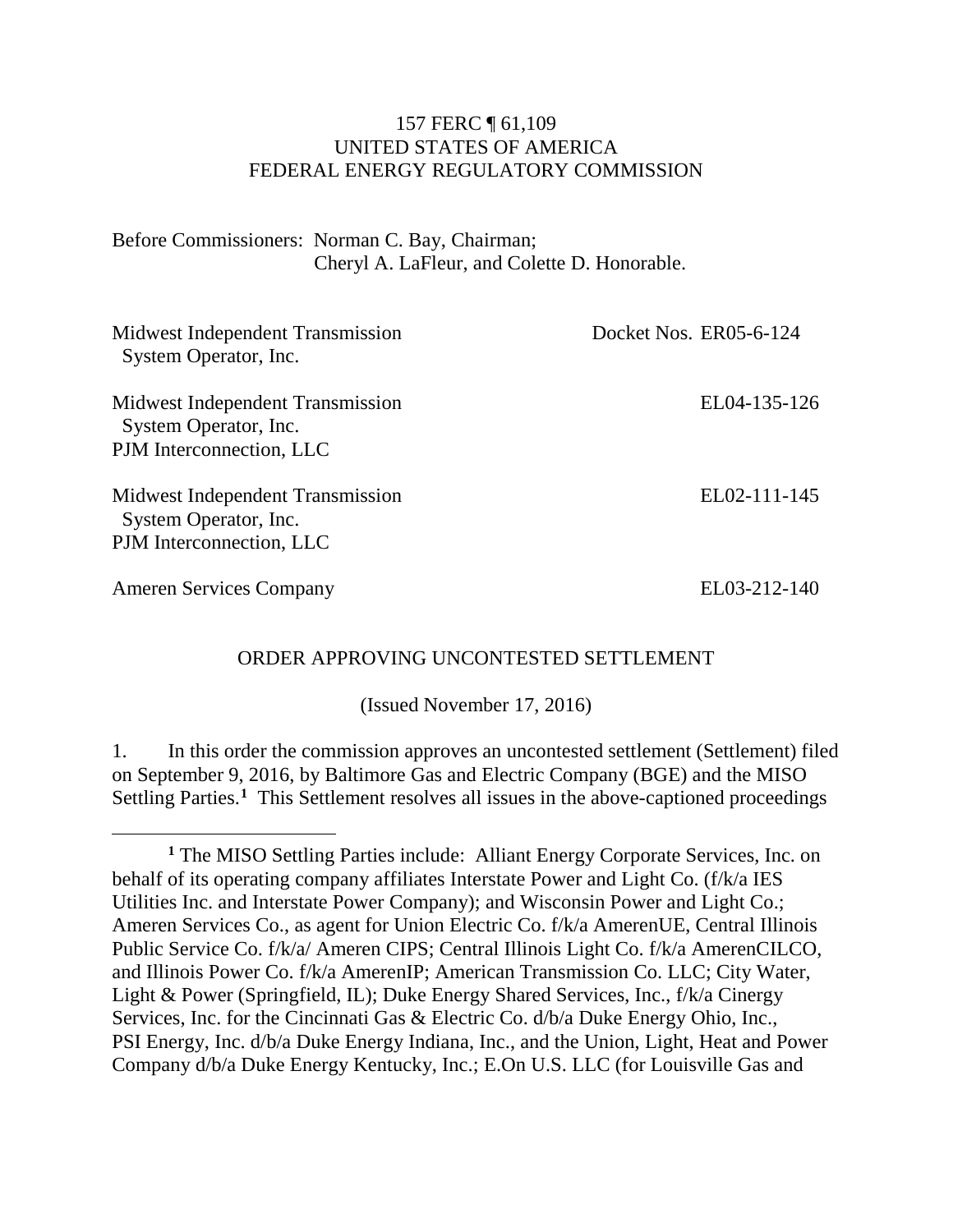between BGE and the MISO Settling Parties relating to the Seams Elimination Cost/Charge Adjustment/Assignment (SECA) charges in the above captioned dockets.

## **I. Settlement**

2. This Settlement resolves all matters at issue in this proceeding between the parties, and represents a final settlement of all SECA obligations at issue between BGE and the MISO Settling Parties.

3. Section 3.3 specifies that no later than the first billing cycle after the effective date of the Settlement, **[2](#page-1-0)** PJM Interconnection, LLC (PJM) shall collect from BGE and remit to Midwest Independent Transmission System Operator, Inc. (MISO) for distribution to each MISO Settling Party the refund amounts stated in Part I Appendix A of the Settlement. At that time MISO shall collect from the MISO Settling Parties and remit to PJM for distribution to BGE the refund amounts stated in Part II of Appendix A.**[3](#page-1-1)**

4. No comments were filed.

## **II. Discussion**

 $\overline{a}$ 

5. The Settlement appears to be fair and reasonable and in the public interest and is hereby approved. The Commission's approval of this Settlement does not constitute approval of, or precedent regarding, any principle or issue in this proceeding.

<span id="page-1-0"></span>**<sup>2</sup>** The effective date is defined as the date this order becomes final and nonappealable, and this order is considered to be final, under the terms of the Settlement, as of the date all requests for rehearing of this order are denied, or, in the absence of rehearing, the date on which the right to seek rehearing expires. If the first billing cycle is less than thirty days after the effective date of this Settlement then the second billing cycle. Settlement § 3.3.

<span id="page-1-1"></span>**<sup>3</sup>** Settlement § 3.4.

Electric Co. and Kentucky Utilities Co.); Great River Energy; Hoosier Energy Rural Electric Coop., Inc.; Indiana Municipal Power Agency; Indianapolis Power & Light Co.; International Transmission Co. d/b/a *ITC*Transmission; Manitoba Hydro; Michigan Electric Transmission Co., LLC; Minnesota Power (and its subsidiary Superior Water, L&P); Montana-Dakota Utilities Co.; Northern Indiana Public Service Co.; Northern States Power Co. and Northern States Power Co. (Wisconsin), subsidiaries of Xcel Energy Inc.; Otter Tail Power Co.; Southern Illinois Power Coop.; Southern Indiana Gas & Electric Co. (d/b/a/ Vectren Energy Delivery of Indiana); and Wabash Valley Power Assoc., Inc. (collectively, MISO Settling Parties).